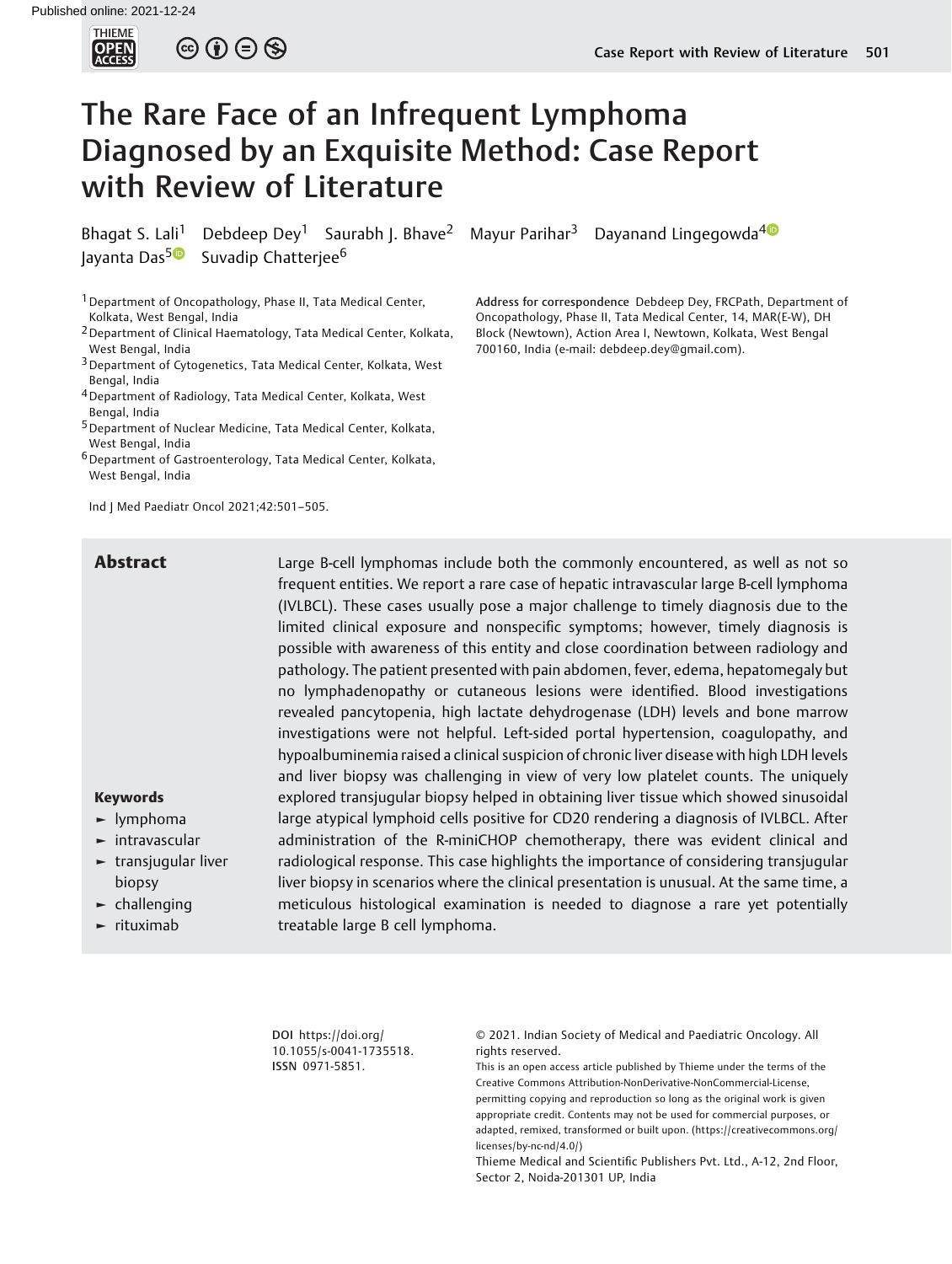## Introduction

World Health Organization (WHO) 2016 classification lists large B-cell lymphomas as different common and rare subtypes. While the frequent ones are readily diagnosed, the rare entities pose clinical and pathological challenges with respect to early diagnosis and treatment.<sup>1</sup> Intravascular large B-cell lymphoma (IVLBCL) is one such extremely rare subtype of large B-cell lymphoma with reported incidence of <1 case per 1 million population.<sup>2</sup> It was first described by Lorenz Pfleger and Jasmin Tappeiner in 1959 as vascular endothelial neoplasm, namely, "angioendotheliomatosis proliferans systemisata."<sup>3</sup> Its rarity, unique presentation in extranodal organs, and unsuspected clinical presentation pose a challenge to timely diagnosis and management.<sup>4</sup> This is compounded by the fact that there is no definite organ to biopsy. Therefore, most patients were diagnosed at autopsy in the past.<sup>5</sup> However, a high index of clinical suspicion and targeting sites like skin, bone marrow, and liver for the biopsy help in early diagnosis.<sup>5</sup>

We report such a diagnostically challenging case of hepatic IVLBCL which presented as hepatosplenomegaly, coagulopathy, hypoalbuminemia, and pancytopenia.

Endoscopy was planned for complaints of dyspepsia and pain abdomen to ascertain the etiology. It showed minimal portal venous gastropathy but no varices. Doppler study revealed dilated portal vein (likely sinusoidal cause), massive splenomegaly, and moderate ascites. Echocardiography detected moderate pulmonary artery hypertension with grade-1 diastolic dysfunction. Left ventricular cavity size was normal with ejection fraction of 60%.

Computed tomography (CT) scan reported hepatosplenomegaly (liver, 17.3 cm and spleen, 16.8 cm), splenic infarct, dilated portal vein with splenic collaterals, ascites, and bilateral pleural effusion. Positron emission tomography– computed tomography (PET-CT) scan highlighted diffuse metabolic uptake in the enlarged spleen, avid bilateral pleural effusion, and diffuse subcutaneous edema (►Fig. 1A). Bone marrow examination showed cellular aspirate with trilineage hematopoiesis without any abnormal cells. There was an increase in monohistiocytic cells with few showing hemophagocytosis. CD68 done on bone marrow biopsy highlighted the mono-histiocytic cells. Since there was no clinical suspicion of lymphoma and the marrow was

# Case Report

A 74-year-old woman of Oriental origin with no associated known comorbidities presented with fever, pain in abdomen, loss of appetite, and dyspepsia of 5 months. She consulted a physician at a local hospital in her hometown wherein the investigation included endoscopy to ascertain the cause of dyspepsia and abdomen pain. Endoscopy revealed pangastritis with associated Helicobacter pylori infection detected on positive rapid urease test for which she was administered triple therapy regimen. However, she developed adverse reaction to clarithromycin as generalized body rash. The triple therapy was stopped, and she was given prednisolone and omeprazole. The probable rationale of therapy was to treat the body rash and gastritis, respectively. While the patient was on this treatment, pain in abdomen recurred along with right lower limb edema, diarrhea, fever, hypotension, thrombocytopenia, and leucopenia. She was transferred to our medical facility. At the time of presentation, the patient had fever andwithout any history of weight loss or sweating. On palpation, massive hepatosplenomegaly was found. The blood investigations showed severe pancytopenia (hemoglobin, 7.5 g/dL; TLC (total leucocyte count),  $1,000/\mu L$ , and platelet count,  $25,000/\mu L$ ), coagulopathy (APTT [activated partial thromboplastin time] >245 seconds; PT [prothrombin time] with international normalized ratio [INR] of 12.4 second; and fibrinogen, 139 mg/dL), raised ferritin (213 ng/mL), and vitamin B12 ( $>$ 2,000 pg/mL) with hypoalbuminemia (1.4 g/dL), raised serum glutamic-oxaloacetic transaminase (SGOT) of 68 U/L, and total protein of 3 g/ dL. Her lactate dehydrogenase (LDH) levels were markedly elevated at 1,200 U/L, and erythrocyte sedimentation rate (ESR) was 90 mm/first hour. Lymphadenopathy or cutaneous lesions were not found on physical examination. Therefore, lymph node biopsy or skin biopsy was not thought of.



Fig. 1 Positron emission tomography-computed tomography (PET-CT) scan of the patient. (A) The pre therapy scan shows diffuse metabolic uptake in the enlarged spleen, (B) posttherapy scan revealed no metabolically active disease focus, thus indicating complete response. Arrow depicts 'large atypical lymphoid cells'.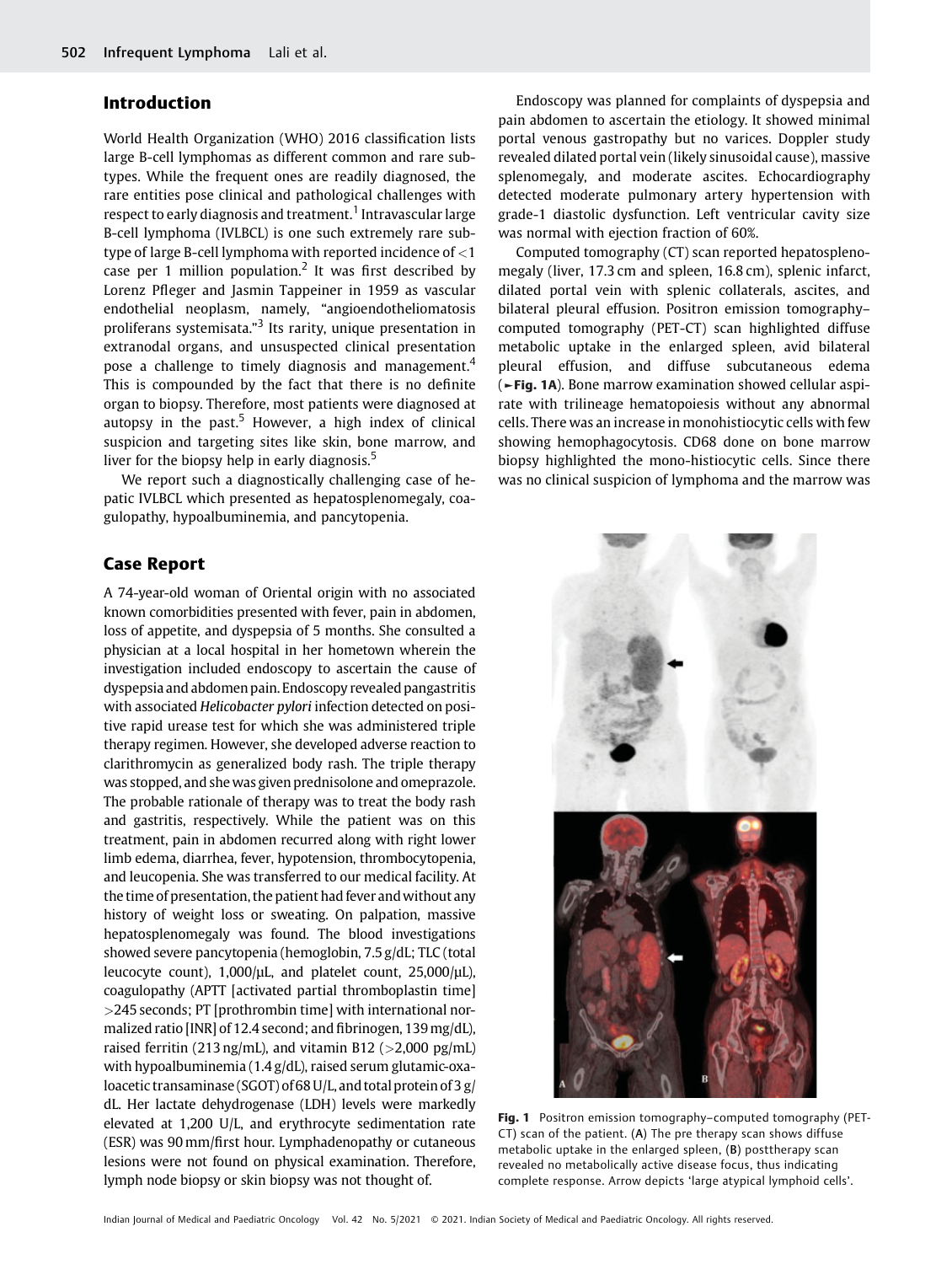reactive on morphology without any suspicious or abnormal cells, flow cytometry was not done.

Cytogenetic analysis showed the presence of a complex karyotype {Karotyping: $41 \sim 46$ , XX,del(3)(q21),6,7,8,der(10)t  $(10;?)$ (q25;?),del(13)(q12q32),der(16)t(16;?)(q12~q13;?), der(18)t(18;?)(p11.1;?),der(19)t(19;?)(p13;?), +2~7mar [cp5]/46,XX[15]} (►Supplementary Fig. S1; available in the online version).

The presence of left-sided portal hypertension, coagulopathy, and hypoalbuminemia raised a clinical suspicion of chronic liver disease with high LDH levels and hence liver biopsy was planned. The percutaneous liver biopsy was contraindicated due to pancytopenia and hence transjugular biopsy was performed. Hepatic vein-portal-vein pressure gradient (HVPG) measured during the procedure was within normal limits. Although lymphoma was not suspected clinically at the time of biopsy but surprisingly, the transjugular liver biopsy displayed few large, atypical lymphoid cells within the sinusoids. They exhibited pleomorphic nuclei along with mitotic figures and apoptotic bodies (►Fig. 2A and B). The overall hepatic architecture was preserved with background macrovesicular and microvesicular steatosis and nuclear glycogenation. No bridging fibrosis or cirrhosis was

seen. Immunohistochemistry found the large sinusoidal lymphoid cells to be positive for CD20, bcl6 (weak), bcl2 and MUM-1 ( $\blacktriangleright$ Fig. 2C–E), while they were negative for CD30, TdT, CD138 and Cyclin-D1. The c-myc stained 40% of the neoplastic B-cell population while  $K_i$ -67 proliferation index was around 70% in these cells. A diagnosis of IVLBCL without cirrhosis was rendered. The patient was treated with six cycles of R-miniCHOP which comprised rituximab, 375 mg/m<sup>2</sup>; cyclophosphamide, 400 mg/m<sup>2</sup>; adriamycin, 25 mg/m<sup>2</sup>; vincristine, 1 mg/m<sup>2</sup>; and prednisolone, 30 mg/m<sup>2</sup> daily once for 5 days. She responded with increase in blood counts and albumin with subsequent decrease in pedal edema. At 6-month follow-up, the patient was doing well with normal blood counts and minimal edema. On repeat PET-CT scan, no metabolically active disease focus was detected indicating complete response (►Fig. 1B).

# **Discussion**

In 2008, WHO classification described IVLBCL as a lymphoma characterized by the presence of neoplastic cells within the lumen of small blood vessels.<sup>1</sup> IVLBCL cells are devoid of molecules like CD29 (β1 integrin subunit) which are



Fig. 2 Histopathological and immunohistochemical results. (A) The liver biopsy displayed few large, atypical lymphoid cells within the sinusoids (H&E,  $\times$ 10). (B) These cells exhibited pleomorphic nuclei along with mitotic figures and apoptotic bodies (H&E,  $\times$ 40). Immunohistochemistry found the large sinusoidal lymphoid cells to be positive for CD20 (C), bcl2 (D), while they were negative for CD30, TdT, CD138 and Cyclin-D1 (not included). The K<sub>i</sub>-67 proliferation index within the CD20 positive population was around 70%. (E). H&E, hematoxylin and eosin.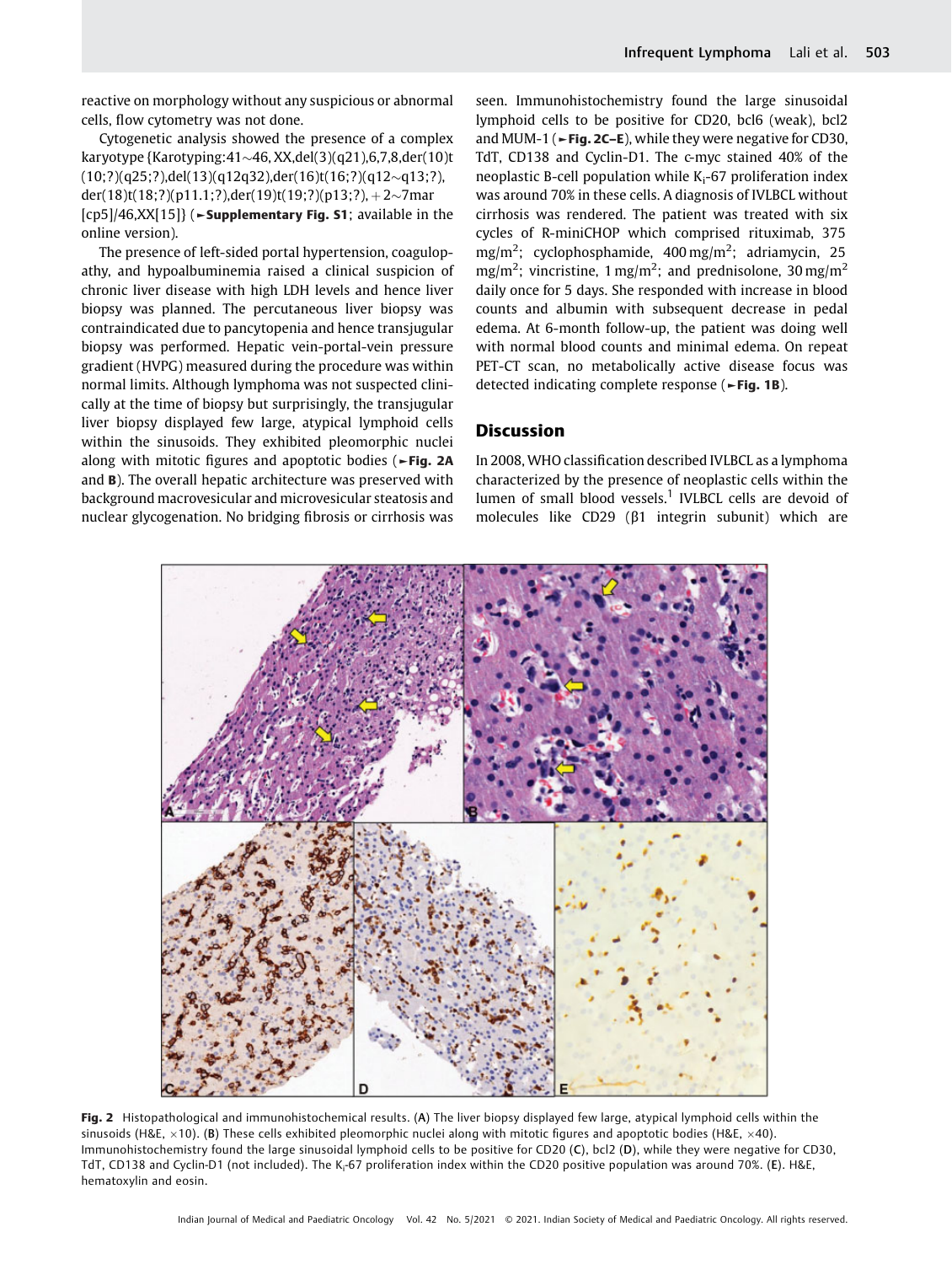important for lymphocytes extravasation. Additionally, homeostatic chemokine receptors, CXCR5, CCR6, and CCR7 are decreased in this lymphoma which act on lymphocyte migration across the structures.<sup>5</sup> Thus these lymphoma cells occur within the lumen of blood vessels, and it is critical in distinguishing IVLBCL from diffuse large B-cell lymphomas (DLBCL).

This rare lymphoma predominantly affects adults in sixth and seventh decades of life with median age of 67 years and no gender predilection. $1,2$  The clinical presentation characteristically shows geographic differentiation between the western and eastern population. The "classic" form of disease is witnessed in Caucasian patients while the "hemophagocytic syndrome associated (HAS)" form occurs in Asian patients. Fever invariably occurs in 55 to 76% of patients of both the forms.<sup>1</sup> It is the most common presenting symptom in the classic form, even more frequent (45%) than other aggressive extranodal lymphomas (25%). Cutaneous and neurologic symptoms at diagnosis are reported in 40 and 35% of patients with classic form of the disease, respectively. Lungs involvement and endocrine organs involvement (mainly thyroid, adrenal, and pituitary glands) may be encountered in the classic variant.<sup>2</sup>

On the contrary, HAS variant typically presents as hemophagocytic syndrome with bone marrow involvement, fever, hepatosplenomegaly, and thrombocytopenia occurring in 73 to 100% patients.<sup>5,6</sup> An exclusive cutaneous variant, occurring in females, is recognized by normal leukocyte and platelet counts, monoclonal component is rarely observed, Eastern Cooperative Oncology Group-performance status (ECOG-PS) is usually  $\leq 1$  and the disease is comparatively less aggressive than the other two variants.<sup>1,5</sup> Due to different clinical presentation in all variants, the latest WHO classification has suggested to classify them based on clinical features, into classic form, cutaneous, and hemophagocytic syndrome associated, rather than by geographical distribution.<sup>5</sup>

Close to 15% of the IVLBCL cases are associated with other benign nonhematological neoplasms, including vascular tumors, soft tissue tumors, and epithelial carcinomas. In such cases, the IVLBCL cells are found within the blood vessels of the tumor raising the possibility of distinct molecular expression by these cancer associated endothelia. $5.7$ 

Laboratory findings in both the former variants include leucopenia or thrombocytopenia associated with anemia (in 63% patients), hypoalbuminemia (almost in 100% patients), elevated ESR (in 43% patients), and extremely elevated LDH levels.<sup>1,5–7</sup> Our patient was an elderly female of Oriental origin and had fever, splenomegaly, pancytopenia with neutropenia, elevated ferritin level, hypofibrinogenemia, hemophagocytosis in bone marrow, all of which are a constituent of hemophagolymphohistiocytosis (HLH). In addition, splenomegaly may have contributed to pancytopenia.

In a large series of IVLBCL, most patients (69%) were diagnosed with random skin biopsies followed by bone marrow biopsy alone  $(19\%)$ <sup>6</sup> Bone marrow biopsy, in our case did not show any morphological abnormality; however, hemophagocytosis was detected and cytogenetics revealed a

complex karyotype. The transjugular liver biopsy, which clinched the diagnosis in our case, was initially considered as an inferior specimen, but recent studies report a successful histological diagnosis in 95% biopsies performed.<sup>8</sup>

The neoplastic cells in IVLBCL express mature B-cell immunophenotype wherein CD20 expression is almost a rule which also aids in effective treatment with rituximab. In exceptional cases where CD20 is negative, alternate B-cell markers like PAX-5 and/or CD79a help in establishing the diagnosis. In our case, the large sinusoidal lymphoid cells were positive for CD20, bcl6 (weak), bcl2, and MUM-1 (►Fig. 2C–E), while they were negative for CD30, TdT, CD138, and Cyclin-D1.

IVLBCL does not have specific chromosomal alterations. The most common of such patterns include -6 or 6q- and dup (18q) or  $+18$ , with commonly amplified region located at 18q13-q23 and minimally deleted region located at 6q21  $q23.<sup>3</sup>$ 

Fully reliable staging parameters for IVLBCL are not available. In around 40% of patients, who are incidentally diagnosed or who display the cutaneous form of the disease, stage  $I<sub>E</sub>$  by Ann Arbor staging system is rendered. The rest 60% patients usually present with stage-IV disease. Staging workup therefore includes magnetic resonance imaging and bone marrow biopsy. Hepatic, thyroid, or renal function tests may be used as surrogates of organs involvement for staging.<sup>5</sup> With the exception of cutaneous variant, IVLBCL is an aggressive disseminated disease and treated likewise. Our patient showed involvement of liver and hence was in stage IV at presentation.

The outcomes of IVLBCL were dismal in the prerituximab era when steroid therapy gave tentative results. Shimada et al found 2 years of progression-free survival and overall survival as 56 and 66%, respectively, in patients receiving chemotherapy with rituximab, whereas it was 27 and 46%, respectively, in those not receiving rituximab.<sup>7</sup> The R-CHOP therapy is mainly used for treatment in clinical practice and few authors have reported complete response.<sup>9</sup> The elevated complement concentrations and higher drug bioavailability in the lumina of small vessels explains this positive effect of rituximab. Central nervous system (CNS) prophylaxis and treatment is equally important since the extravascular CNS dissemination of the disease accounts for most relapsing IVLBCL patients treated with R-CHOP. The possible strategy is to add drugs with better CNS bioavailability like high-dose methotrexate.<sup>5</sup>

In a retrospective study, autologous stem-cell transplantation showed clinical improvement as compared with R-CHOP therapy. However, number of eligible patients are very few since IVLBCL occurs in seventh decade of life and generally patients have poor  $PS<sub>5</sub>$  Our patient also showed good response to the therapy as evident by laboratory investigations and PET-CT scan.

## Conclusion

We highlight that a high index of suspicion is needed to detect IVLBCL even when the routine bone marrow biopsy